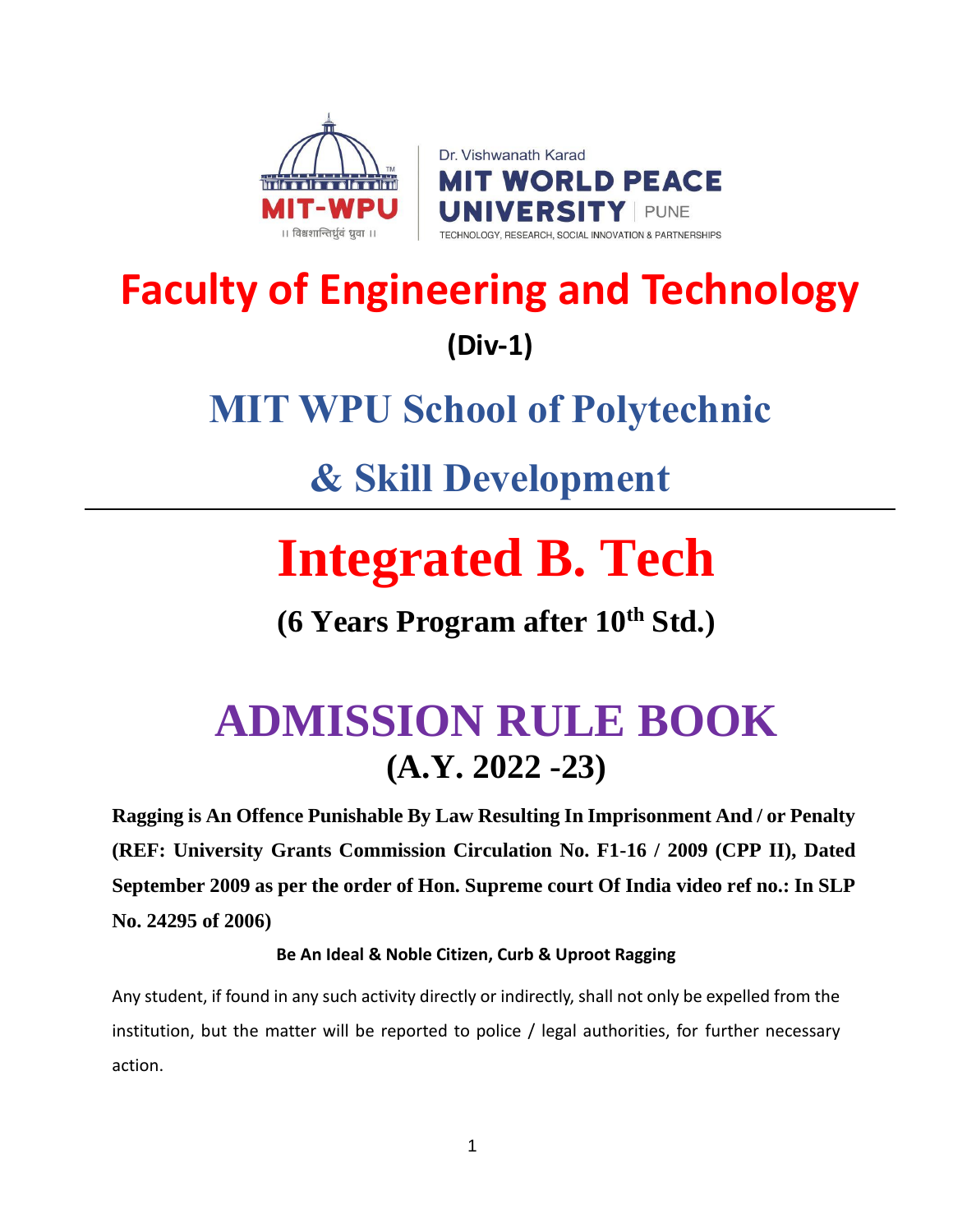### **INTEGRATED B. TECHADMISSION RULE BOOK (A.Y 2022 -23)**

#### **INDEX**

| Sr.<br>No.       | <b>Description</b>                                          | Page<br><b>Number</b> |
|------------------|-------------------------------------------------------------|-----------------------|
| 1.               | Programs Available & Corresponding students' intake         | 3                     |
| 2.               | Allocation of total seats                                   | $\overline{4}$        |
| 3.               | Seat Allocation & Reservation Policy                        | $5-6$                 |
| $\overline{4}$ . | Fee & Installment Structure                                 | $\overline{7}$        |
| 5.               | Eligibility Criteria                                        | $8-9$                 |
| 6.               | <b>Application Process</b>                                  | 10-12                 |
| 7.               | Reporting , Confirmation & Cancellation Policy of Admission | 13                    |
| 8.               | Admission Selection Process (Prepration of Merit List)      | 14                    |
| 9.               | Admission Process for Direct Second Second Year Admission   | 15                    |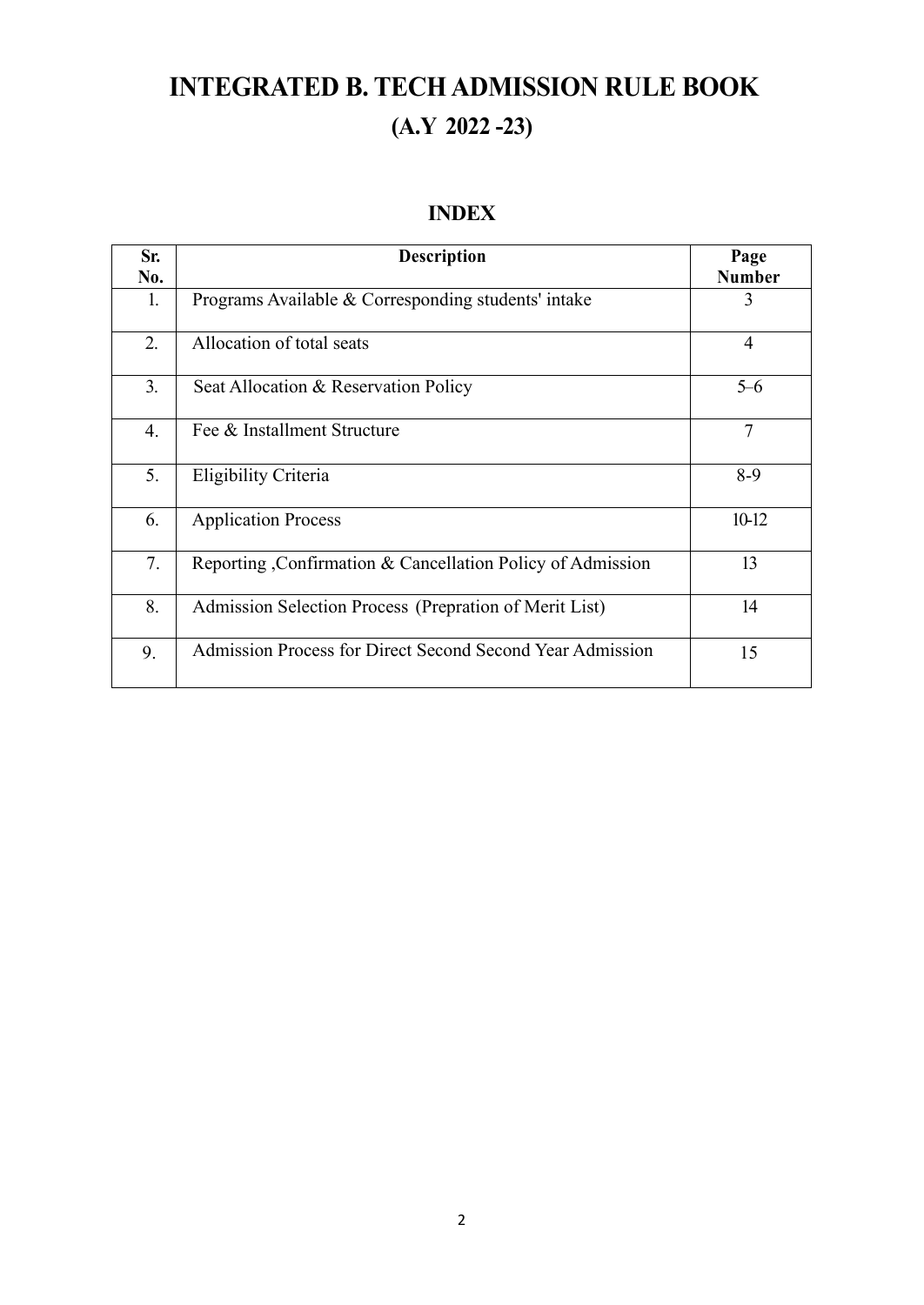## **Programs available and Intake**

| <b>Faculty of Engineering and Technology</b> |                                                                                                                 |                            |  |
|----------------------------------------------|-----------------------------------------------------------------------------------------------------------------|----------------------------|--|
|                                              | <b>School of Polytechnic and Skill Development</b>                                                              |                            |  |
| Sr. No.                                      | <b>Program Nomenclature - Integrated B. Tech</b><br>(6 Years Program after 10th Std.)                           | Students'<br><b>Intake</b> |  |
| $\mathbf{1}$                                 | Integrated B. Tech. in Computer Science $\&$ Engineering                                                        | 120                        |  |
| $\overline{2}$                               | Integrated B. Tech. in Computer Science $\&$ Engineering<br>(Artificial Intelligence and Data Science)          | 30                         |  |
| 3                                            | Integrated B. Tech. in Electronic & Communication<br>Engineering (Artificial Intelligence and Machine Learning) | 60                         |  |
| 4                                            | Integrated B. Tech. in Mechanical Engineering                                                                   | 30                         |  |
| 5                                            | Integrated B. Tech. in Mechanical Engineering (Robotics $\&$<br>Automation)                                     | 30                         |  |
| 6                                            | Integrated B. Tech. in Civil Engineering (Smart)<br>Infrastructure & construction)                              | 30                         |  |
|                                              | <b>Total Intake</b>                                                                                             | 300                        |  |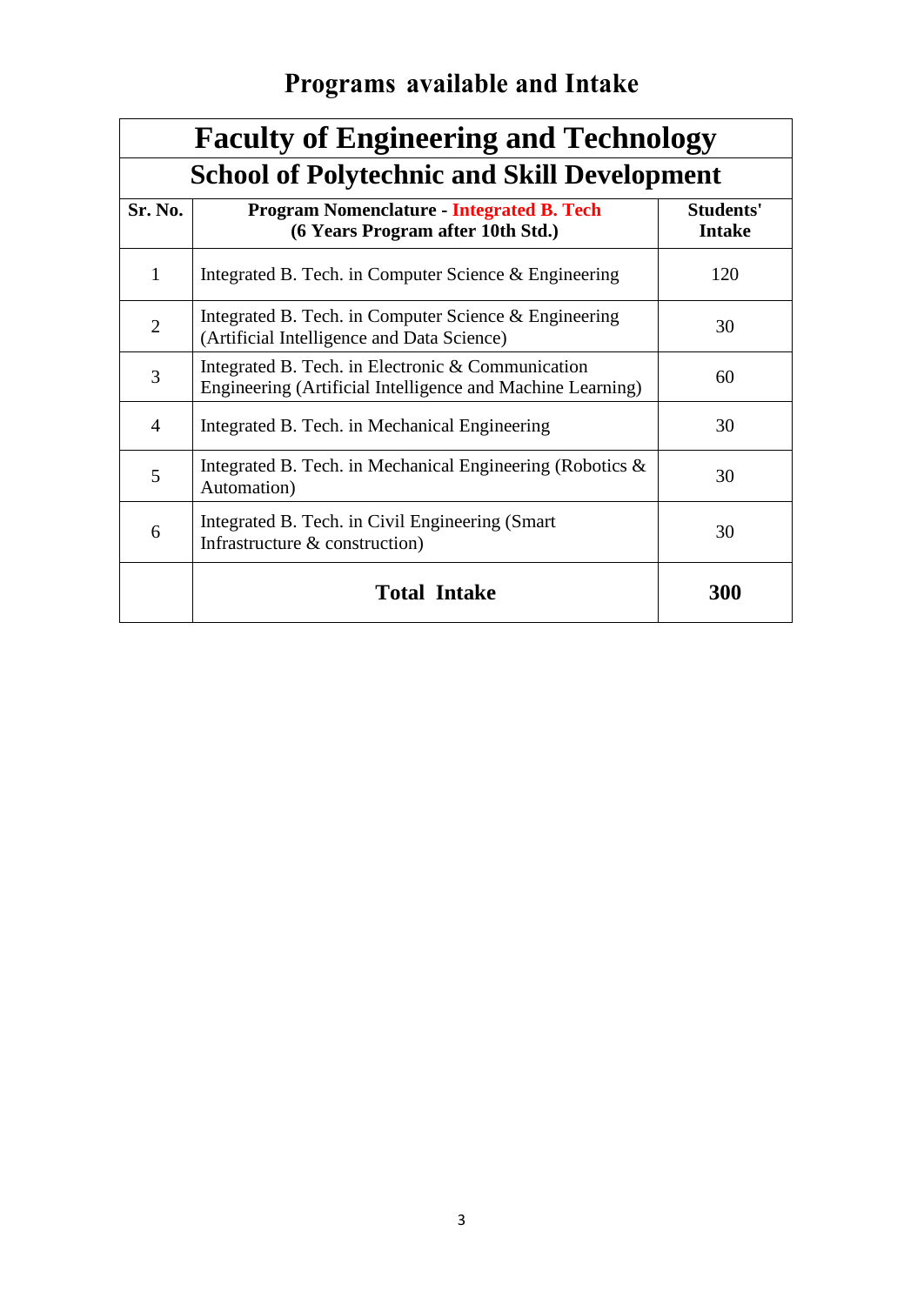### **Allocation of Total Seats**

| Sr. No. | <b>Particulars</b>                      | <b>Seats Allocation</b>                              |
|---------|-----------------------------------------|------------------------------------------------------|
|         | Seats for Maharashtra Domicile          | 70% of Intake                                        |
| 2       | Seats for All India Quota               | 30% of intake                                        |
| 3       | Seats for Foreign Nationals / OCI / PIO | 10% of Intake (Over $\&$<br>above sanctioned intake) |
| 4       | Seats for CIW in Gulf & South East Asia | 5% of Intake (Over $\&$<br>above sanctioned intake)  |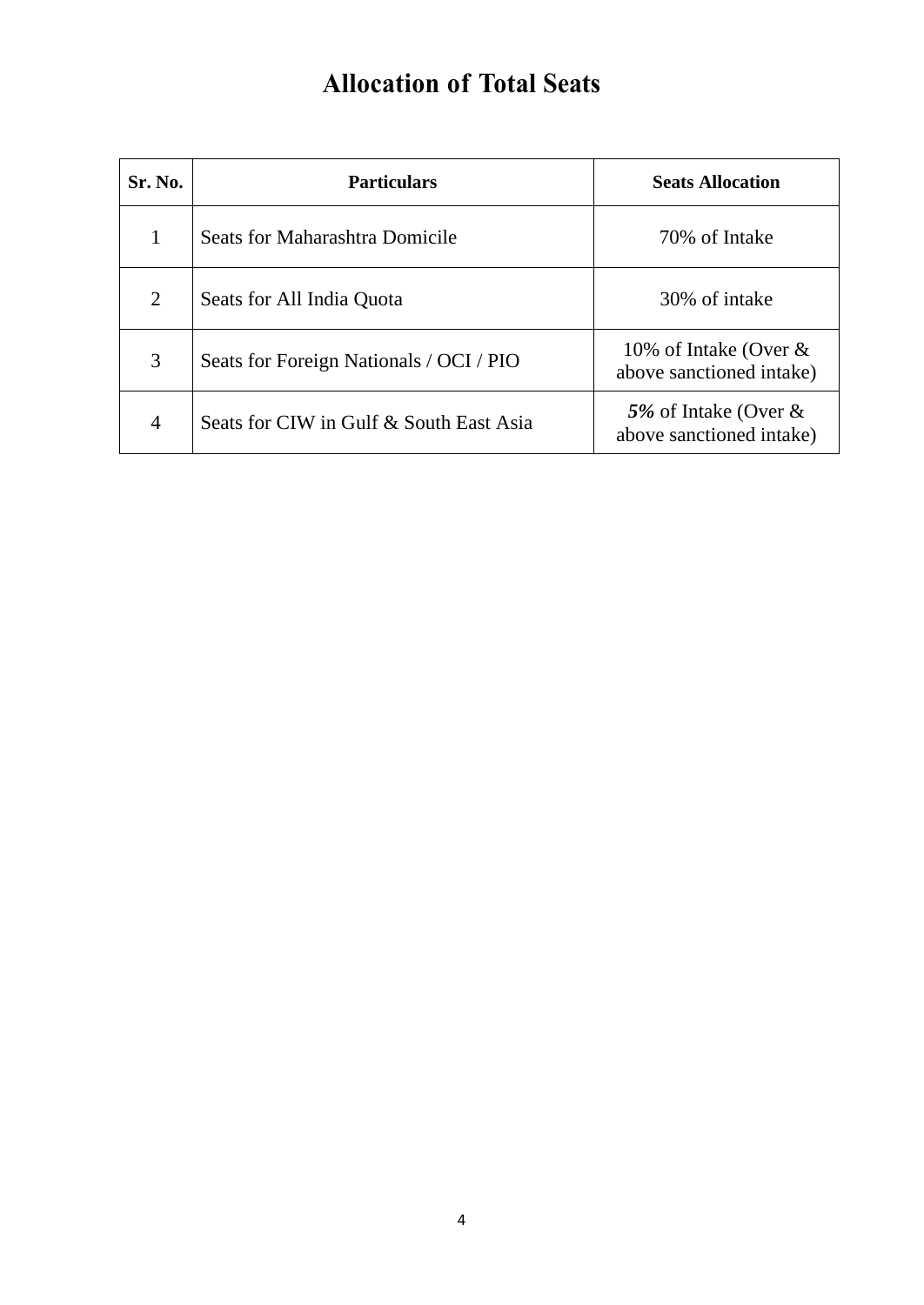### **Seats allocation and Reservation Policy**

#### **1. Backward Class Category Reservation:-**

(All the reservations given below shall be applicable to candidates belonging to Maharashtra State only subject to the fulfillment of the eligibility criteria specified by respective authorities from time to time.)

| <b>Particulars</b>                                                                                                                                                   | <b>Seat Reservation</b> |  |
|----------------------------------------------------------------------------------------------------------------------------------------------------------------------|-------------------------|--|
| Scheduled caste (SC)                                                                                                                                                 | 13%                     |  |
| Scheduled Tribe (ST)                                                                                                                                                 | 7%                      |  |
| Vimukta Jati / De Notified Tribes (VJ / DT /NT-A)                                                                                                                    | 3%                      |  |
| Nomedic Tribes 1 (NT-B)                                                                                                                                              | 2.50%                   |  |
| Nomedic Tribes 2 (NT-C)                                                                                                                                              | 3.50%                   |  |
| Nomedic Tribes 3 (NT-D)                                                                                                                                              | 2%                      |  |
| Other Backward Class (OBC)                                                                                                                                           | 19%                     |  |
| Economically weaker section $(EWS)^{#}$                                                                                                                              | 10%                     |  |
| Disability                                                                                                                                                           | 3%                      |  |
| <b>Note:</b> Special Backward Class will be offered reservation up to 2% of intake subject to<br>availability of vacant seat under backward class reservation quota. |                         |  |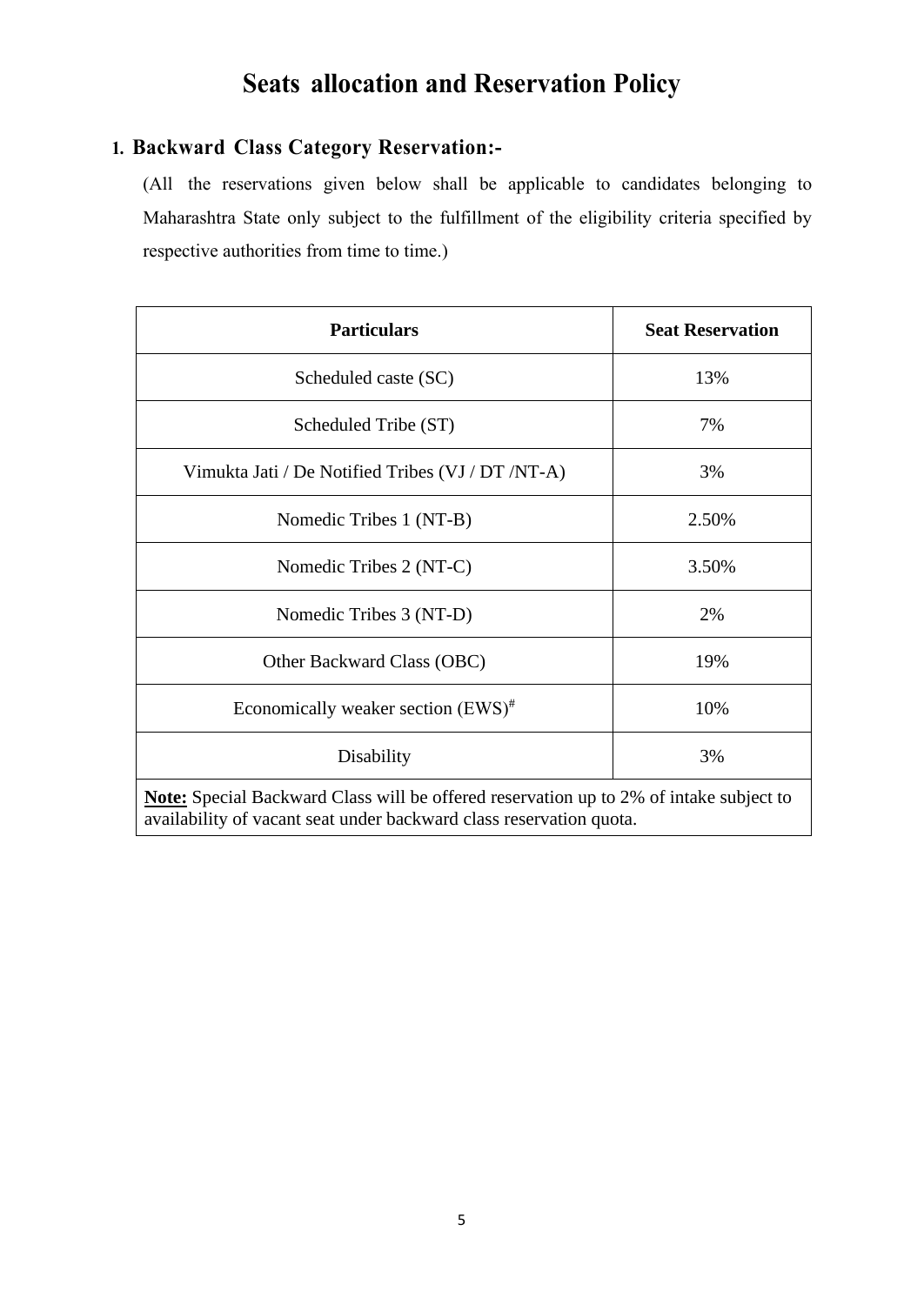### **2. Other Category Reservation:**

#### **Defense / Central Reserve Police Force Quota**

| <b>Particulars</b>                                                                                                                                                                                                                                                                                                                                                                                                                                                                                                                                                                                                                                                                                                                                                                                                                           | <b>Seat Reservation</b>                          |
|----------------------------------------------------------------------------------------------------------------------------------------------------------------------------------------------------------------------------------------------------------------------------------------------------------------------------------------------------------------------------------------------------------------------------------------------------------------------------------------------------------------------------------------------------------------------------------------------------------------------------------------------------------------------------------------------------------------------------------------------------------------------------------------------------------------------------------------------|--------------------------------------------------|
| DSP-1: Son / Daughter of Defence Service Personnel (except Civilian<br>staff) or Children of ex- service personnel who are Domiciled in<br>Maharashtra State,<br>DSP-2: Children of active service personnel who are Domiciled in<br>Maharashtra State<br>DSP-3: Children of active service personnel Who are transferred to<br>Maharashtra State but are not domiciled in Maharashtra State, or Who are<br>not domiciled in Maharashtra State but their families are stationed in<br>Maharashtra State under the provision of retention of family<br>accommodation at the last duty station on grounds of children's education<br>provided further that, such candidate should have appeared and passed<br>the SSC examination from a school/college situated in the State of<br>Maharashtra. These seats are within the sanctioned intake. | 1 seat per course<br>within sanctioned<br>intake |
|                                                                                                                                                                                                                                                                                                                                                                                                                                                                                                                                                                                                                                                                                                                                                                                                                                              |                                                  |
| A combined single merit list of all eligible DSP-1, DSP-2 & DSP-3 candidates shall be<br>prepared.                                                                                                                                                                                                                                                                                                                                                                                                                                                                                                                                                                                                                                                                                                                                           |                                                  |
| Candidates claiming these seats shall produce additional documents in Proforma IV / $V$ / VI as<br>applicable.                                                                                                                                                                                                                                                                                                                                                                                                                                                                                                                                                                                                                                                                                                                               |                                                  |

#### **Candidate belonging to Jammu & Kashmir migrant**

| <b>Particulars</b>                                                                                                                                                             | <b>Seat Reservation</b>                       |
|--------------------------------------------------------------------------------------------------------------------------------------------------------------------------------|-----------------------------------------------|
| Candidate belonging to Jammu & Kashmir migrant (subject-to-<br>producing-certificate from the Government's competent authority<br>in Proforma - XI / XII / XIII as applicable) | 1 seat per course within<br>sanctioned intake |

#### **Candidate with Disability**

| <b>Particulars</b>                                                                                                                                                                                                                                                                                                                                                          | <b>Seat Reservation</b>  |
|-----------------------------------------------------------------------------------------------------------------------------------------------------------------------------------------------------------------------------------------------------------------------------------------------------------------------------------------------------------------------------|--------------------------|
| Visually impaired (blind)                                                                                                                                                                                                                                                                                                                                                   | 1%                       |
| Speech & Hearing impaired (Deaf & Dumb)                                                                                                                                                                                                                                                                                                                                     | 1%                       |
| Orthopedic disorders, learning disabilities,                                                                                                                                                                                                                                                                                                                                | 1%                       |
| Dyslexia, Dyscalculia, Dysgraphica, Spastic.                                                                                                                                                                                                                                                                                                                                |                          |
| The allotment of seats reserved for the Candidates with Disability<br>shall be done on the basis of an Inter-Se-Merit of respective type<br>of handicap of such candidates belonging to Maharashtra Domicile<br>only. The candidates claiming reservation under this category shall<br>submit the certificates strictly as per the Pro-forma - VII / VIII as<br>applicable. | within sanctioned intake |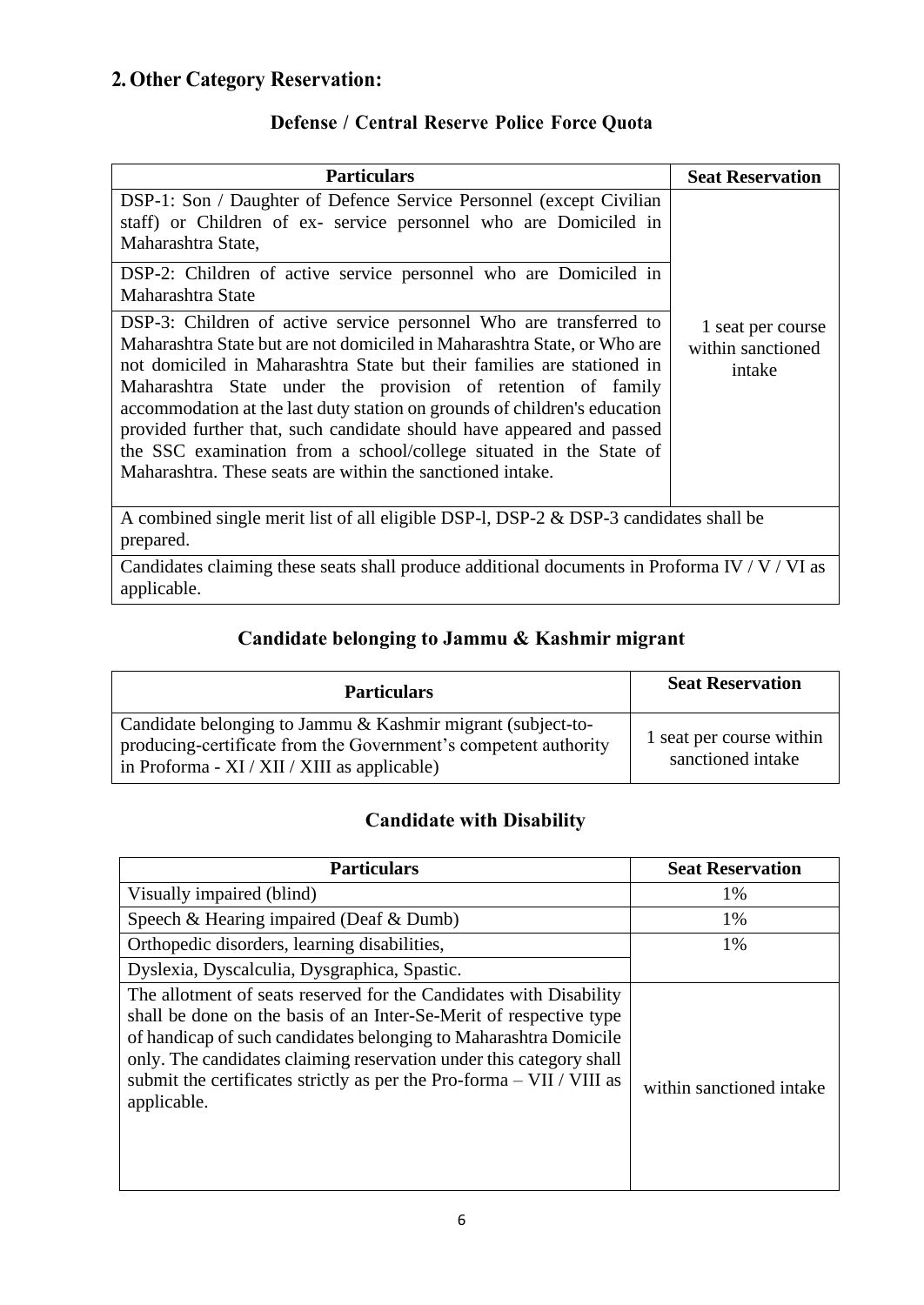### **FEE**

### Fee structure for the Academic year 2022-23

| Sr.<br>No.                                                                                            | Faculty                                                                                                                                                                                                                                                                                                                                                                                                                                   | Course<br>Level                                                                                                              | <b>Course Nomenclature</b><br><b>Integrated B. Tech Program</b><br>(6 Years Integrated Prog. after 10th Std.) | Fee<br>(for first three<br>years only) |  |
|-------------------------------------------------------------------------------------------------------|-------------------------------------------------------------------------------------------------------------------------------------------------------------------------------------------------------------------------------------------------------------------------------------------------------------------------------------------------------------------------------------------------------------------------------------------|------------------------------------------------------------------------------------------------------------------------------|---------------------------------------------------------------------------------------------------------------|----------------------------------------|--|
| 1                                                                                                     |                                                                                                                                                                                                                                                                                                                                                                                                                                           |                                                                                                                              | Integrated B. Tech. in Computer Science<br>$&$ Engineering                                                    | $1,40,000/-$                           |  |
| $\overline{2}$                                                                                        |                                                                                                                                                                                                                                                                                                                                                                                                                                           |                                                                                                                              | Integrated B. Tech. in Computer Science<br>& Engineering (Artificial Intelligence<br>and Data Science)        | $1,40,000/-$                           |  |
| 3                                                                                                     | Engineering                                                                                                                                                                                                                                                                                                                                                                                                                               | Under                                                                                                                        | Integrated B. Tech. in Mechanical<br>Engineering                                                              | $1,30,000/-$                           |  |
| $\overline{4}$                                                                                        | and<br>Graduate<br>Technology                                                                                                                                                                                                                                                                                                                                                                                                             |                                                                                                                              | Integrated B. Tech. in Mechanical<br>Engineering (Robotics & Automation)                                      | $1,30,000/-$                           |  |
| 5                                                                                                     |                                                                                                                                                                                                                                                                                                                                                                                                                                           |                                                                                                                              | Integrated B. Tech. in Civil Engineering<br>(Smart Infrastructure & construction)                             | $1,30,000/-$                           |  |
| 6                                                                                                     |                                                                                                                                                                                                                                                                                                                                                                                                                                           | Integrated B. Tech. in Electronic $\&$<br><b>Communication Engineering (Artificial</b><br>Intelligence and Machine Learning) |                                                                                                               | $1,30,000/-$                           |  |
| For First Three Years (Year 1 to 3) Fee applicable as per above chart. *Tentative Fees for Next Three |                                                                                                                                                                                                                                                                                                                                                                                                                                           |                                                                                                                              |                                                                                                               |                                        |  |
|                                                                                                       | Years (Years 4 to 6) will be approx. Rs. 3,10,000/- to Rs. 3,25,000/- per year and *Fees applicable<br>$\mathbf{M}$ $\mathbf{M}$ $\mathbf{M}$ $\mathbf{M}$ $\mathbf{M}$ $\mathbf{M}$ $\mathbf{M}$ $\mathbf{M}$ $\mathbf{M}$ $\mathbf{M}$ $\mathbf{M}$ $\mathbf{M}$ $\mathbf{M}$ $\mathbf{M}$ $\mathbf{M}$ $\mathbf{M}$ $\mathbf{M}$ $\mathbf{M}$ $\mathbf{M}$ $\mathbf{M}$ $\mathbf{M}$ $\mathbf{M}$ $\mathbf{M}$ $\mathbf{M}$ $\mathbf{$ |                                                                                                                              |                                                                                                               |                                        |  |

(Tentative) as per current Year B. Tech Engineering (UG) Program, may be changed as per MIT WPU Management Policy.

#### **Fee Installment Structure for the Academic Year 2022-23 For Students admitted through Merit and Counseling Round**

| <b>Particulars</b>                                                                                                 | 1st Installment                                         | 2nd Installment     |
|--------------------------------------------------------------------------------------------------------------------|---------------------------------------------------------|---------------------|
| Integrated B. Tech. in Computer Science $\&$<br>Engineering                                                        | $Rs. 70,000/-$                                          | $Rs. 70,000/-$      |
| Integrated B. Tech. in Computer Science $\&$<br>Engineering (Artificial Intelligence and Data Science)             | $Rs. 70,000/-$                                          | $Rs. 70,000/$ -     |
| Integrated B. Tech. in Mechanical Engineering                                                                      | $Rs. 70,000/-$                                          | $Rs. 60,000/$ -     |
| Integrated B. Tech. in Mechanical Engineering<br>(Robotics & Automation)                                           | $Rs. 70,000/-$                                          | $Rs. 60,000/$ -     |
| Integrated B. Tech. in Civil Engineering (Smart)<br>Infrastructure & construction)                                 | $Rs. 70,000/-$                                          | $Rs. 60,000/$ -     |
| Integrated B. Tech. in Electronic & Communication<br>Engineering (Artificial Intelligence and Machine<br>Learning) | $Rs. 70,000/-$                                          | $Rs. 60,000/$ -     |
| Last date for Payment                                                                                              | At the time of Securing<br><b>Provisional Admission</b> | Before 10/08/2022** |

**For First Three Years (Year 1 to 3) Fee applicable as per above chart. \*Tentative Fees for Next Three Years (Years 4 to 6) will be approx. Rs. 3,10,000/- to Rs. 3,25,000/- per year and \*Fees applicable (Tentative) as per current Year B. Tech Engineering (UG) Program, may be changed as per MIT WPU Management Policy.**

**\*\* Dates are tentative**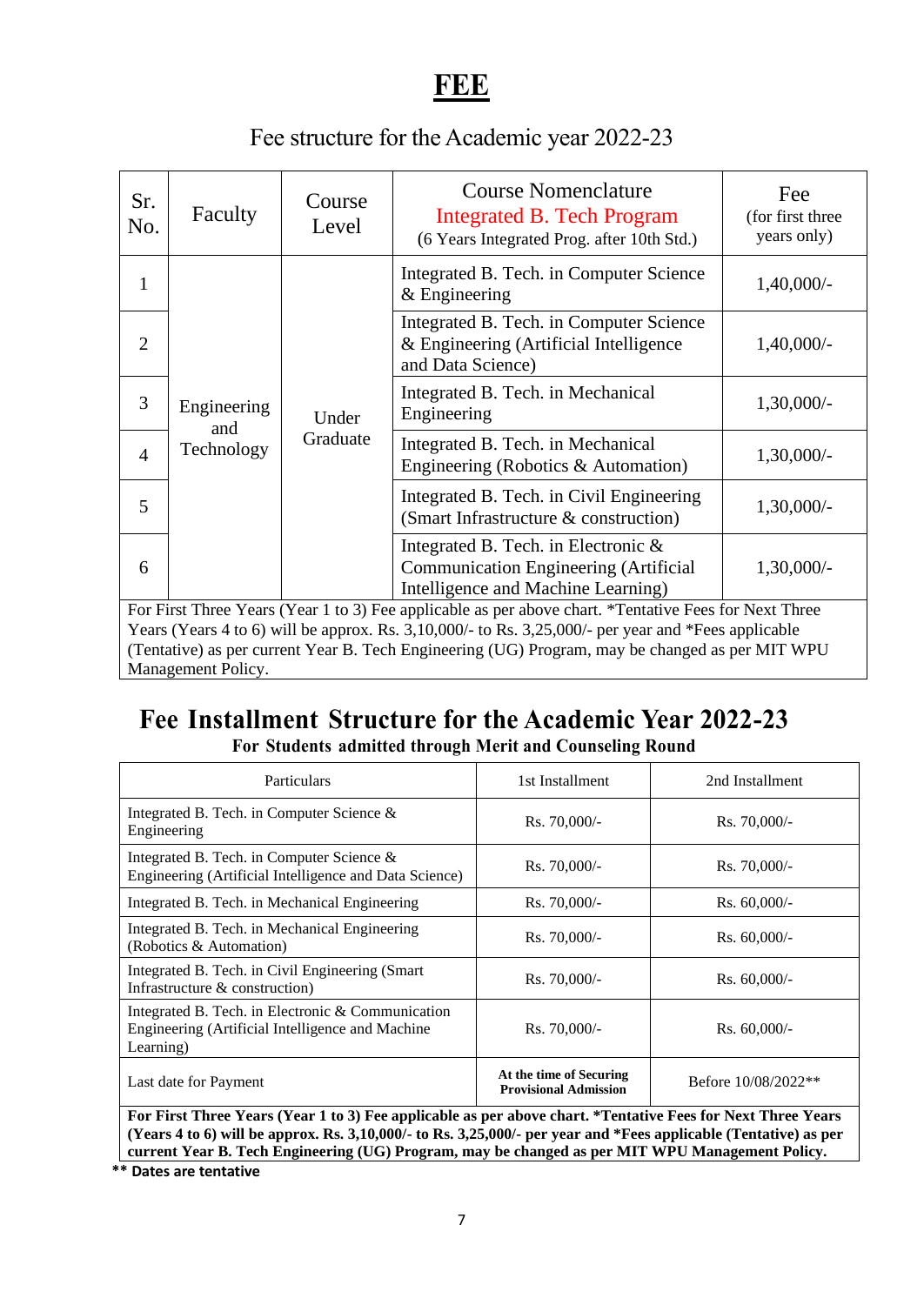#### **Eligibilty Criteria**

**1. For Maharashtra State (MS) Candidature**: Candidate should have passed Std.10<sup>th</sup> (X)/SSC or its equivalent examination or appearing from any board with **English, Science and Mathematics as compulsory subjects.**

Passed Std.  $10^{th}$  (X)/SSC or its equivelent examination with aggregate marks of 60% for Open Category and 55 % marks, in case of Backward class categories (SC/ST/VJNT/DTNT/OBC/SBC) and Persons with Disability belonging to Maharashtra State only.

#### **2. For Other than Maharashtra (OMS ) Candidature:**

Candidate should have passed Std.  $10^{th}$  (X) examination or appearing from any board with **English, Science and Mathematics** as compulsory Subjects with aggregate marks of 60% for Open Category and 55 % marks in case of candidates of backward class categories.

**3. For Foreign Nation / NRI / OCI / PIO, Children of Indian workers in the Gulf countries:** 

Passed Std.  $10^{th}$  (X) or its equivelent examination with aggregate marks of 60%. Any other criterion declared from time to time by MIT WPU International Education Center (IEC) as defined under the Rules.

#### **Selection Process for different Board Candidates**

#### **a) For Maharashtra State Board Candidates:**

Passed Std.10<sup>th</sup> (X) (SSC Board) Examination with total aggregate marks obtained by the candidate in any Five (05) subjects from Six subjects, where he/she has scored maximum marks.

Total Marks & Percentage will be considered as per shown in SSC Mark Sheet.

#### **b) For CBSE Board Candidates :**

Passed Class  $10<sup>th</sup>$  (X) (CBSE Board) Examination with Five subjects i.e. English Languate and Literature, any one optional Langauge subject, Mathematics standard, Science theory and Social Science. The total aggregate marks of 05 subjects obtained by the candidate, as declared on Mark sheet.

Total Percentage will be considered as 05 subjects total Marks/5=Total Percentage.

#### **c) For ICSE Board Candidates :**

i) Passed Class  $10^{th}$  (ICSE Board) Examination on the basis of Group 1 & Group 2 subjects only, the aggregate marks shall be the grand total of marks in any of the 5 subjects from Group 1 & Group 2 where he/she has scored maximum marks.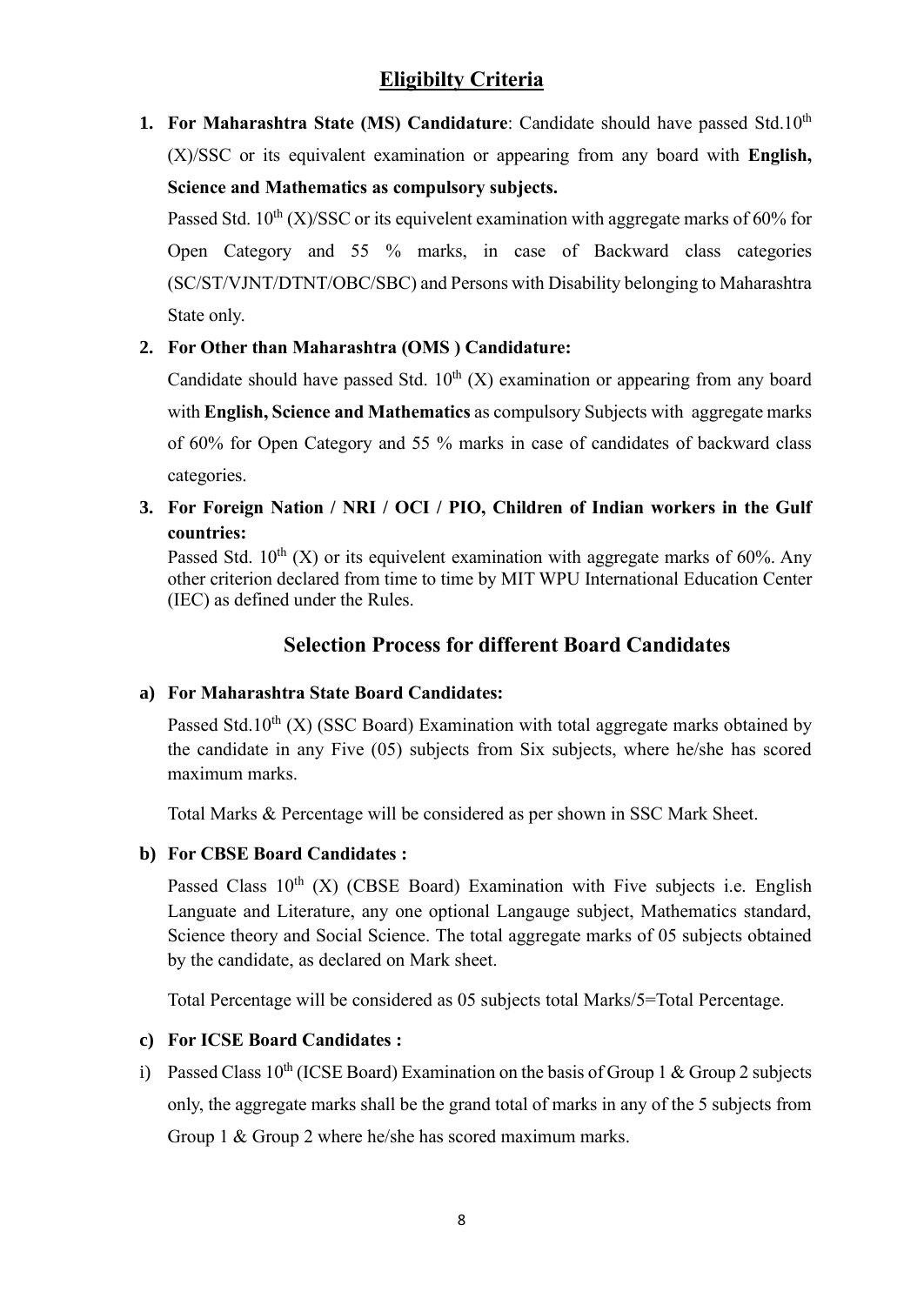Group 1 : Consists of Compulsory Subjects English, History, Civics & Geography, and Indian Language.

Group 2 : Consists of any two from Mathematics, Science (Physics, Biology, Chemistry) as separate subjects, Environmental Science, Computer Science, Agricultural Science, Commercial Studies, Technical Drawing, A Modern Foreign Language, A Classical Language and Economics.

Best of Five subjects i.e. English Languate and Literature, any one (optional) Langauge subject, History Civics & Geography (HCG), Mathematics and Science-PCM. The aggregate mark means the grand total of 05 subjects marks (as mentioned above) obtained by the candidate, as declared on Mark sheet.

Total Percentage will be considered as total 05 subjects aggregate Marks/5=Total Percentage.

ii) Passed Class  $10^{th}$  (ICSE Board) Examination on the basis of Group 1, Group 2 & Group 3, aggregate marks shall be the grand total of all subjects from all groups.

Group 1 : Consists of Compulsory Subjects English, History, Civics & Geography, and Indian Language.

Group 2 : Consists of any two from Mathematics, Science (Physics, Biology, Chemistry) as separate subjects, Environmental Science, Computer Science, Agricultural Science, Commercial Studies, Technical Drawing, A Modern Foreign Language, A Classical Language and Economics.

Group 3 : Consists of any one from Computer Applications, Economic Applications, Commercial Applications, Art, Performing Arts, Home Science, Cookery, Fashion Designing, Physical Education, Technical Drawing Applications, Yoga, and Environmental Applications.

The candidates appearing for the ICSE or Class 10th board examination have to study 6 subjects, with one or three papers in each group. ICSE results are taken from best five of six subjects out of which English marks is compulsory. As per our MIT WPU Admission eligibility Criteria candidate should be passed std.  $10<sup>th</sup>$  with English, Mathematics and Science as compulsory subjects.

Total Percentage will be considered as total of best of 05 subjects aggregate Marks/5=Total Percentage or of Group 1, Group 2 & Group 3, aggregate marks shall be the grand total of all subjects from all groups.

d) **For International Board Candidates :** Eligiblity Criteria will be applicable as per guidelines of MIT WPU International Education Center (MIT WPU IEC)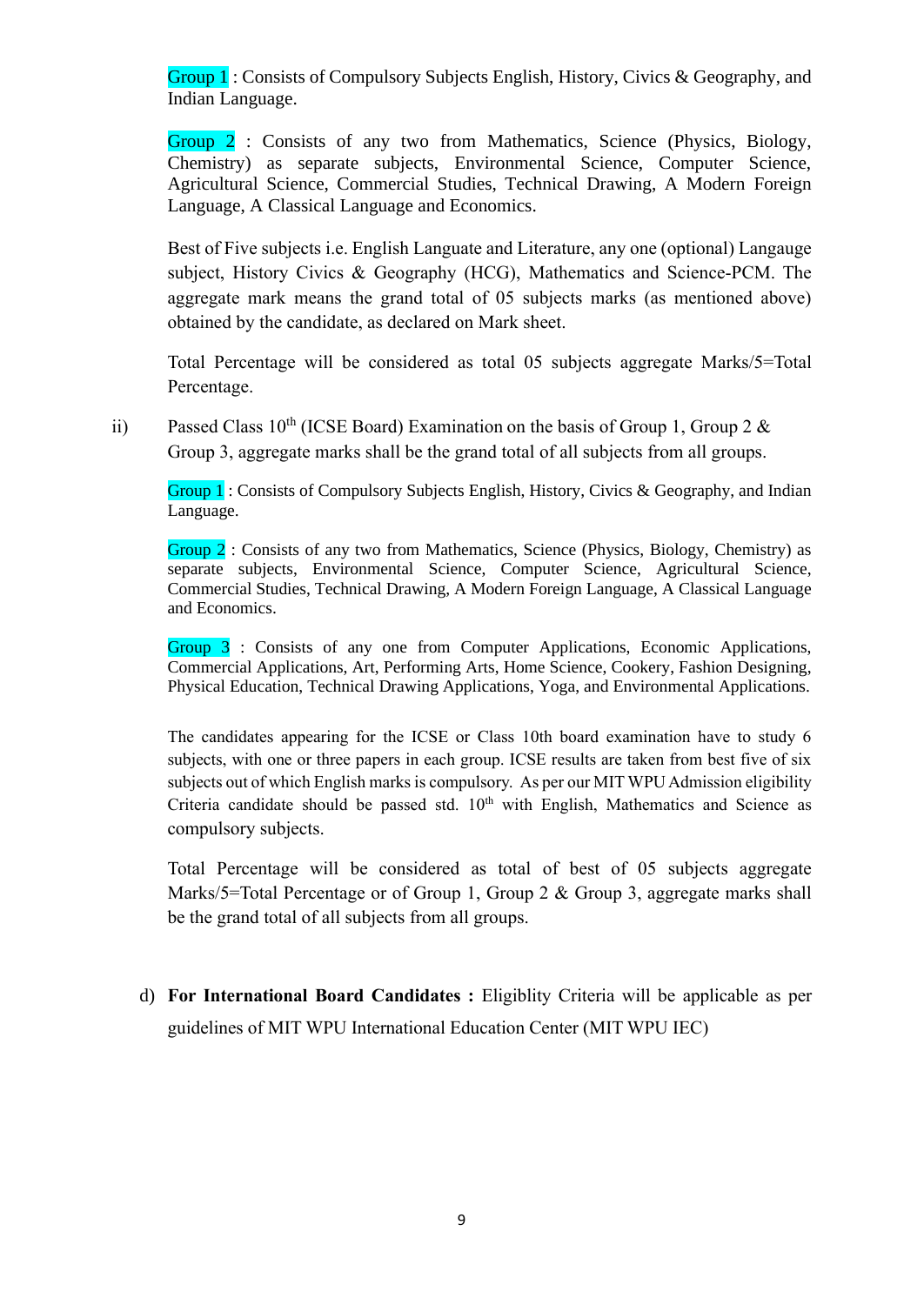### **Application Procedure for Admission**

#### **Instructions:**

- 1. The candidate should read the following information very carefully
- 2. The candidate should fill the Online Application Form as per the notified schedule for respective admission.
- 3. Candidates are required to fill in all the details as per the instructions.
- 4. After filling the information and submission of Application Form, the Candidates shall verify the data filled and correct it if required.
- 5. Candidate can edit/update the information of application form before confirm/submit through online.

|  |  | 6. After submission of application form information cannot be changed by candidate. |  |
|--|--|-------------------------------------------------------------------------------------|--|

| Sr. No.        | Steps to be followed for filling online application form for admission                                                                                                                                                                                                                                                                                      |  |  |  |
|----------------|-------------------------------------------------------------------------------------------------------------------------------------------------------------------------------------------------------------------------------------------------------------------------------------------------------------------------------------------------------------|--|--|--|
| $\mathbf{1}$   | Visit our website and Click for Admissions "Apply" and then Click "Undergraduate<br>Programs" then click on "Integrated B. Tech Engineering (after 10 <sup>th)"</sup> and click on "Apply<br>now" option.                                                                                                                                                   |  |  |  |
| $\overline{2}$ | Read the "Admission Rules" carefully for Eligibility, Reservation, Merit Scholarship and<br>other information.                                                                                                                                                                                                                                              |  |  |  |
| 3              | Before filling of online Application Form, keep ready with you the following documents for<br>smooth filling of the form: i) Debit Card / Credit Card / UPI ii) Candidate Photo (JPG<br>format) iii) Candidate Signature (JPG format) iv) Aadhar Card (PDF format), v) 10th Mark<br>sheet (if available) vi) School Leaving Certificate (if available) etc. |  |  |  |
| $\overline{4}$ | Fill First Part "Personal Details / Information" completely.                                                                                                                                                                                                                                                                                                |  |  |  |
| 5              | Click "Save" and then click "Next" button                                                                                                                                                                                                                                                                                                                   |  |  |  |
| 6              | Fill Second Part "Educational Details / Information" completely and accurately.                                                                                                                                                                                                                                                                             |  |  |  |
| $\tau$         | Click "Save" and then click "Next" button                                                                                                                                                                                                                                                                                                                   |  |  |  |
| 8              | Read "Declaration" carefully and Tick in Acceptance Box.                                                                                                                                                                                                                                                                                                    |  |  |  |
| 9              | Click "Save" and then click "VIEW" button.                                                                                                                                                                                                                                                                                                                  |  |  |  |
| 10             | Check entire information and do necessary correction if any. For correction click "EDIT"<br>button.                                                                                                                                                                                                                                                         |  |  |  |
| 11             | Fill "Payment Details" towards Application Processing Charges Rs.1,500/- which is non-<br>refundable. No other mode of payment shall be permitted.                                                                                                                                                                                                          |  |  |  |
| 12             | Click "PAY NOW" button.                                                                                                                                                                                                                                                                                                                                     |  |  |  |
| 13             | After successful payment, window will display "Application Form submission and<br>Processing charges payment done successfully".                                                                                                                                                                                                                            |  |  |  |
| 14             | Take Print of Application Form and Payment Receipt for your further reference.                                                                                                                                                                                                                                                                              |  |  |  |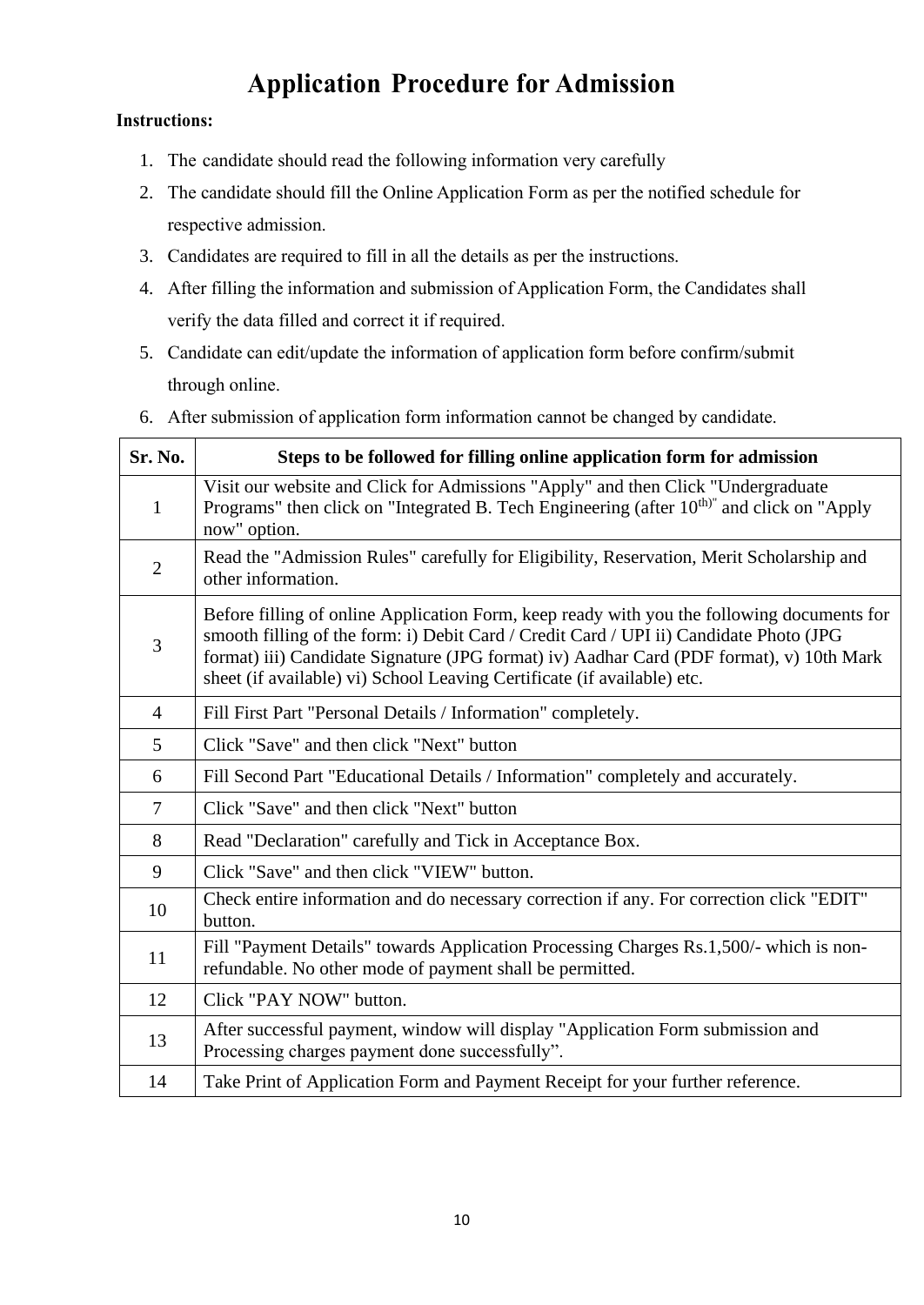#### **NOTE:**

- 1. Backward Class Category Candidates shall be considered for allotment in Open Category seat by virtue of their Inter-Se-Merit or in their respective Category of reservation, if Open Category seats are not available at their merit.
- 2. SBC Category Candidates shall be considered for allotment in Open Category by virtue of their merit and in case of SBC Candidates who were in Backward Class prior to their inclusion in SBC Category shall be considered in their original Backward Class Category.
- 3. Persons with Disability Category Candidates shall be considered for allotment for the seats reserved for them otherwise in Open Category as per their Inter-Se-Merit if the seats reserved for them are not available at their merit.
- 4. Defense Category Candidates shall be considered for allotment for the seats reserved for them by virtue of their merit or in Open Category as per their Inter-Se-Merit if the seats reserved for them are not available at their merit.
- 5. For allotment of seats reserved for Female to Male Candidates.-If the seat remains vacant after allotment to Female Candidates of the Backward Class Category or Open Category, such seat shall be allotted to the Male Candidates belonging to respective Backward Class or Open Category.
- 6. For SBC Category Candidates.-If the Backward Class Category seat remains vacant, such seat shall be considered for allotment to the Candidates of SBC Category, limited to theextent of 2% seats.
- 7. For respective groups of Backward Class Category Candidates.- If the seat remains vacant in the respective group of following Categories, such seat shall be considered for allotment to the Candidates of within the respective group,- Group 1: (i) Scheduled Castes and Scheduled Castes converted to Buddhism (SC), (ii) Scheduled Tribes including those living outside the specified areas (ST). Group 2: (i) Vimukta Jatis/De-Notified Tribes (VJ/DT),NT(A), (ii)Nomadic Tribes 1 (NT-B). Group 3: (i) Nomadic Tribes 2 (NT-C), (ii) Nomadic Tribes 3 (NT-D), (iii) Other Backward Class (OBC). Explanation.- For Group 1, if the seat remains vacant in ST Category due to nonavailability of its Candidates, such seat shall be considered for allotment to the Candidate belonging to the SC Category or vice versa.
- 8. For all Backward Class Category Candidates.- If the seat reserved for Backward Class Category Candidate remains vacant, such seat shall be considered for allotment to the Candidate of any Backward Class Category.
- 9. For Persons with Disability Candidates.-If the seat reserved for Persons with Disability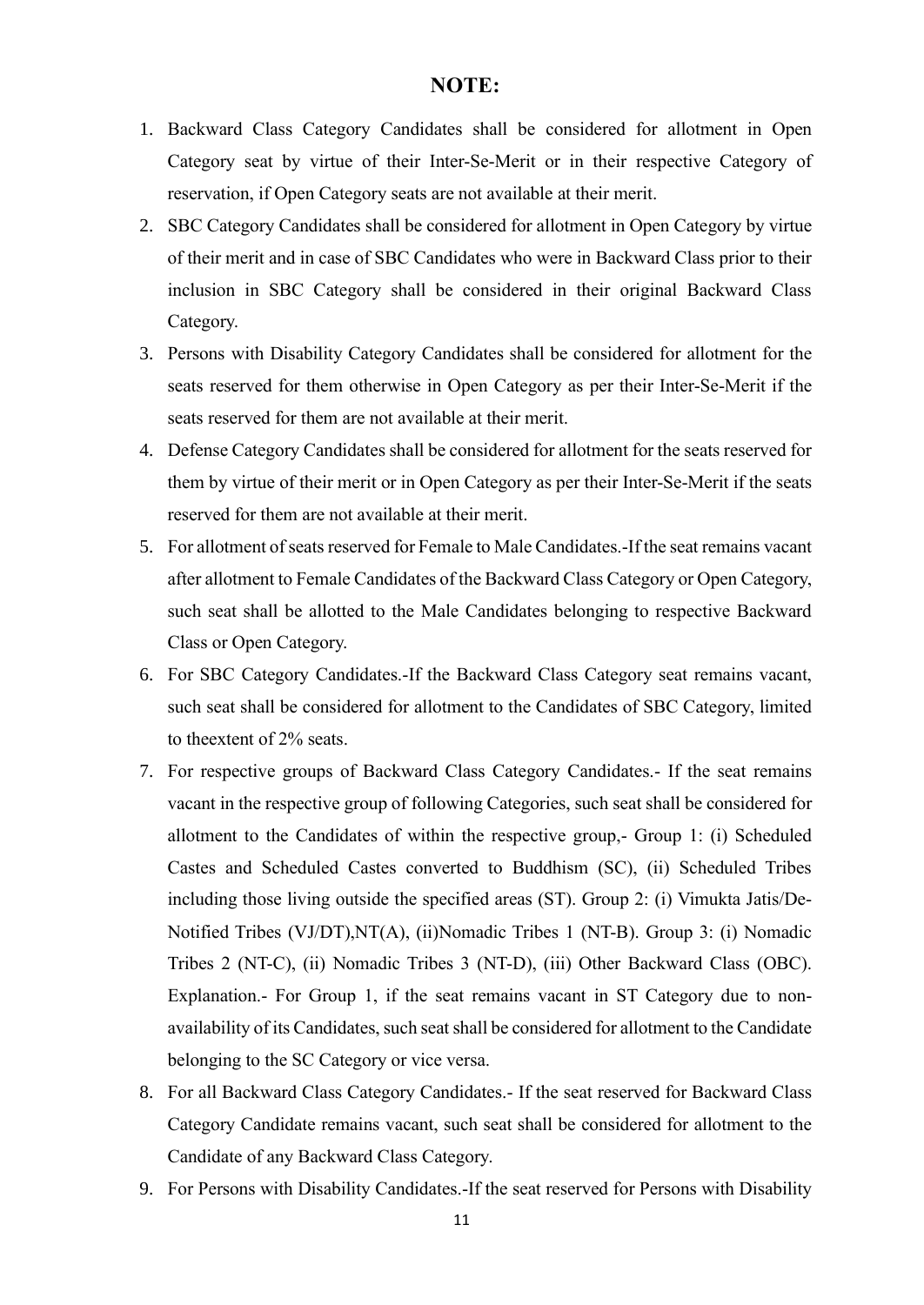remains vacant, such seat shall be considered for allotment to any Persons with Disability Candidates.

- 10. The candidates reporting late for the admission shall be considered for allotment against seats which are available at that time.
- 11. Admissions once confirmed shall be final and candidate shall not be allowed to seek transfer of their admission to some other course during entire duration of the course.

#### **Round Information**

- 1. If the seat remains vacant due to non-allotment and non-reporting for admission, such seat will be considered for allotment in subsequent counselling round.
- 2. Failure to report in person for Seat acceptance will be considered as if the Candidate has rejected the offer.
- 3. Allotted Seat will be cancelled if, at any time, any of the documents or certificates is found to be invalid or fraudulent and/or the Candidate does not meet the eligibility.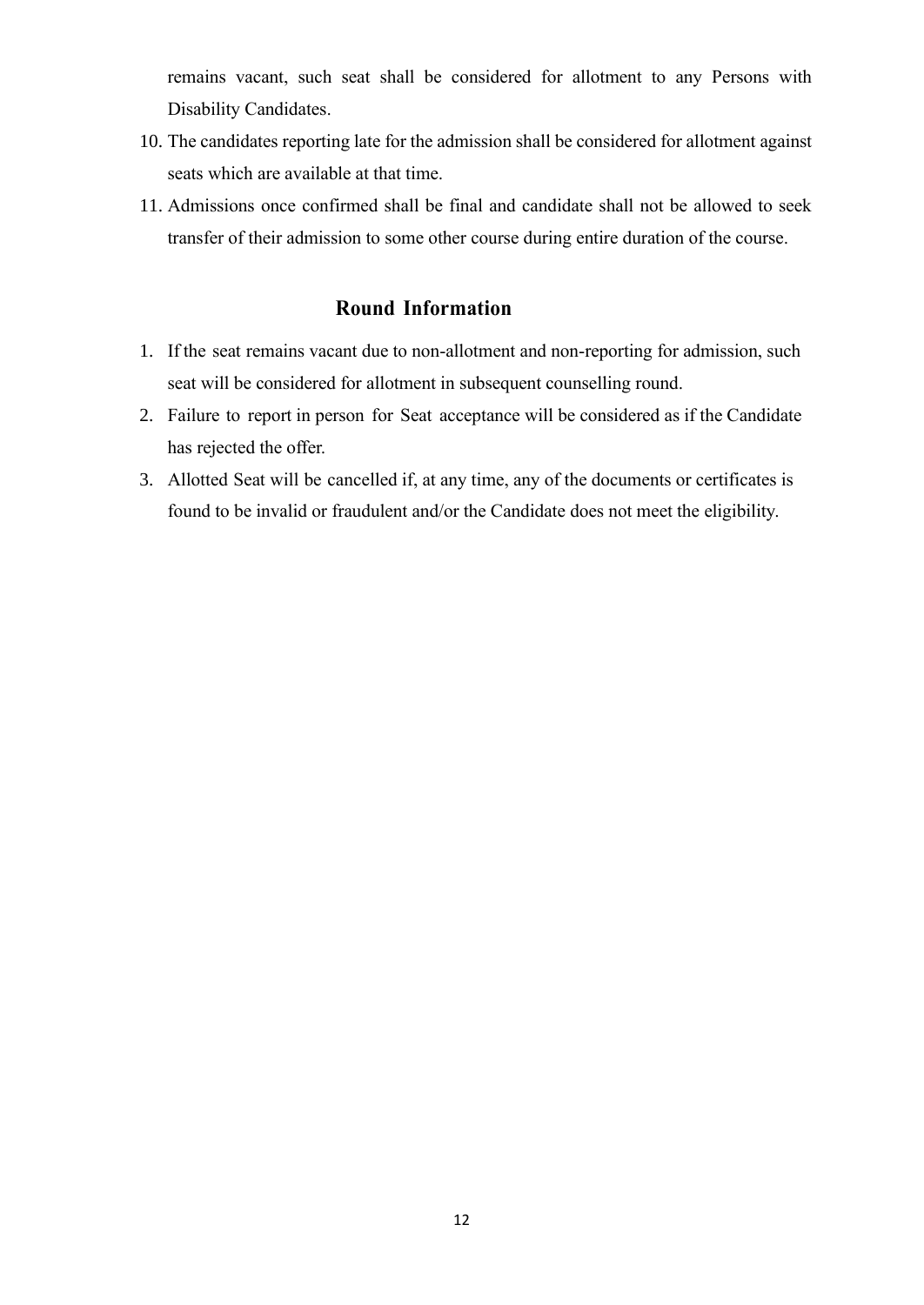#### **Reporting & confirmation of admission**

- 1. Candidate shall confirm the admission by paying Rs. 60,000/- or Rs. 50,000/- (as applicable) by POS Online or Demand Draft **in the name of "Dr. Vishwanath Karad MIT World Peace University"** as Seat Acceptance fee /1st installment of fee and by submitting required documents in original to respective institute, to which admission is granted as per schedule.
- 2. If a candidate is unable to produce original certificates at the time of his/her admission on account of admission already secured to some other institution, he or she shall produce a certificate from the Head of the institution where he/she has already taken admission indicating that he/she has been admitted to a particular course in that institution on aparticular date and hence original certificates have been retained in that institution. The candidate shall produce the attested copies of the certificates duly attested by the Head of the concerned institution. Such candidates shall be required to pay the fees immediately at the time of admission and such candidates shall be permitted to submit the required original certificates within 04 working days after the date of payment of fees.

#### **Refund of Fees Policy against Cancellation of Admission**

- 1. Candidate shall apply for online cancellation in due format available with MIT WPU and candidate should submit hard and signed copy of application through mail and personally to MIT -WPU Admission Department.
- 2. After receiving admission cancellation request from the candidate, the concern department of MIT -WPU shall cancel the admission immediately and give the acknowledgement of cancellation of admission.
- 3. Refund of Fees Policy against Cancellation of Admission for the Academic Year 2022- 23 will be informed soon and previous year Cancellation Policy (Covid 19 situation) for the Academic year 2021-22 (previous year) is mentioned as under :

| Sr. No.         | <b>Cancellation Description</b>                            | <b>Refund Calculation Procedure</b> |
|-----------------|------------------------------------------------------------|-------------------------------------|
|                 |                                                            |                                     |
| 11              | Cancellation of Admission on or before the date of         | Rs. $1000/- + GST$ @ 18%            |
|                 | commencement of the Program                                |                                     |
| 22 <sub>1</sub> | If the request for cancellation is received after the date | Refund of fees: If the Program      |
|                 | of commencement of the program, then the refund will       | fees per year is Rs. $1,40,000/$ -  |
|                 | be calculated based on pro-rata from the date of           | then the calculation for per day    |
|                 | commencement of the program irrespective of the date       | based on Pro-rata will be           |
|                 | of Admission.                                              | $1,40,000/365$ (days) = Rs. 384/-   |
|                 | 33   If the Cancellation of Admission after 30 days from   | No Refund of fee                    |
|                 | the Date of Commencement of the program.                   |                                     |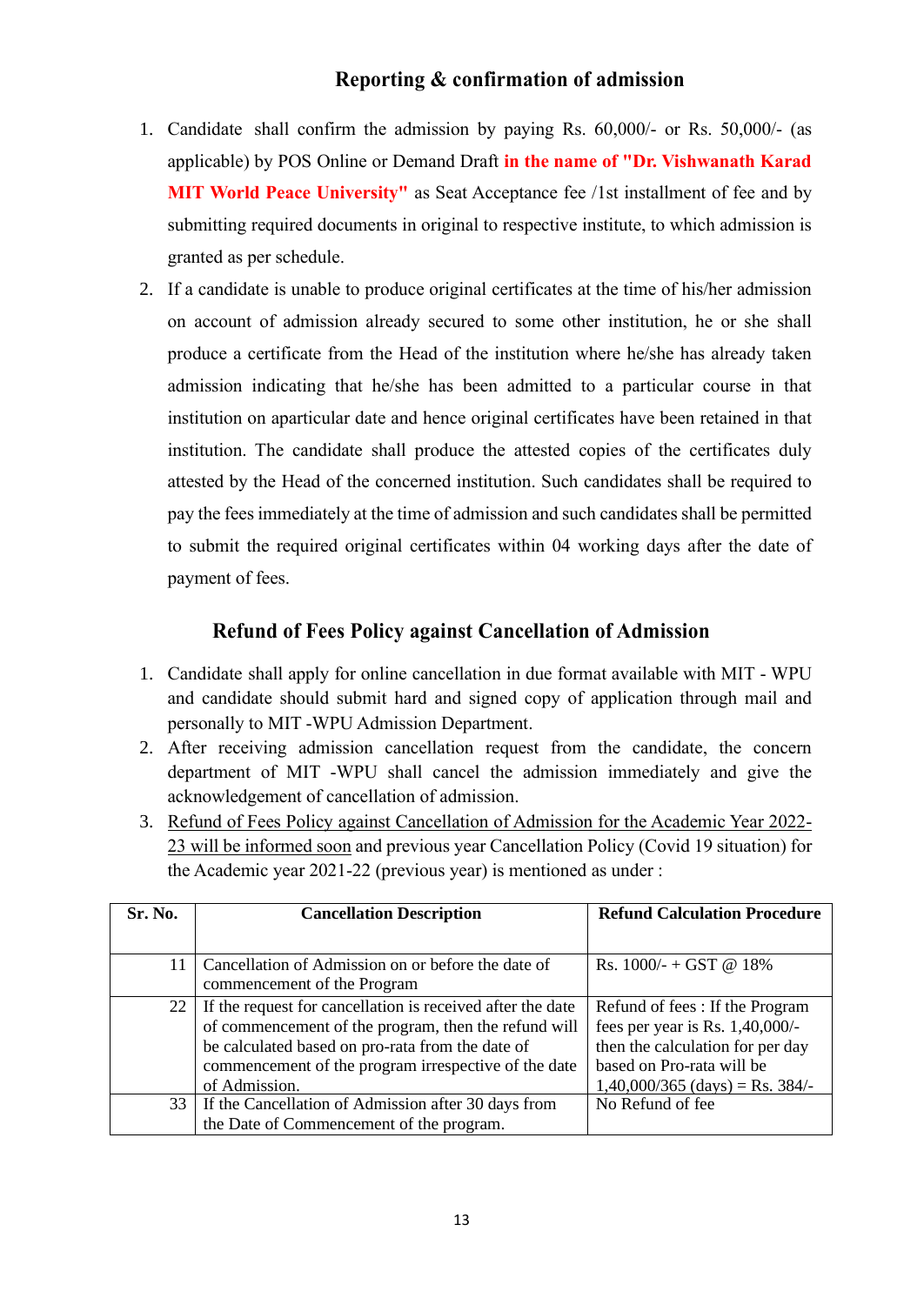### Integrated B. Tech. Engineering Program (6 Years Program after  $10^{th}$  Std.)

### **Admission Selection Process**

- **1. Preparation of Merit List :** All the eligible Candidates who have submitted Application Form on or before the last date **(due date)** for the submission of Application Form for admission to **First Year Integrated B. Tech. Engineering Program**, shall all be assigned in merit List as selected, waiting, hold and rejected.
- 2. **Integrated B. Tech Entrance Test (IBET) :** The Integrated B. Tech Entrance Test (IBET) will be conducted by MIT WPU for Preparation of Merit List. The Entrance Test will be **mandatory** to every candidate for the Admission.
- 3. **Merit based Selection Process**: The Admission Selection process on the Merit based of Entrance Test/Examination Marks/Score and Personal Interview Marks/score. **The 70% Score/Marks of Entrance Test and 30% Score/Marks of Personal interview of the candidates is considered for the Merit based Admission** or as per any other criterion as may **be specified from time to time by MIT WPU.**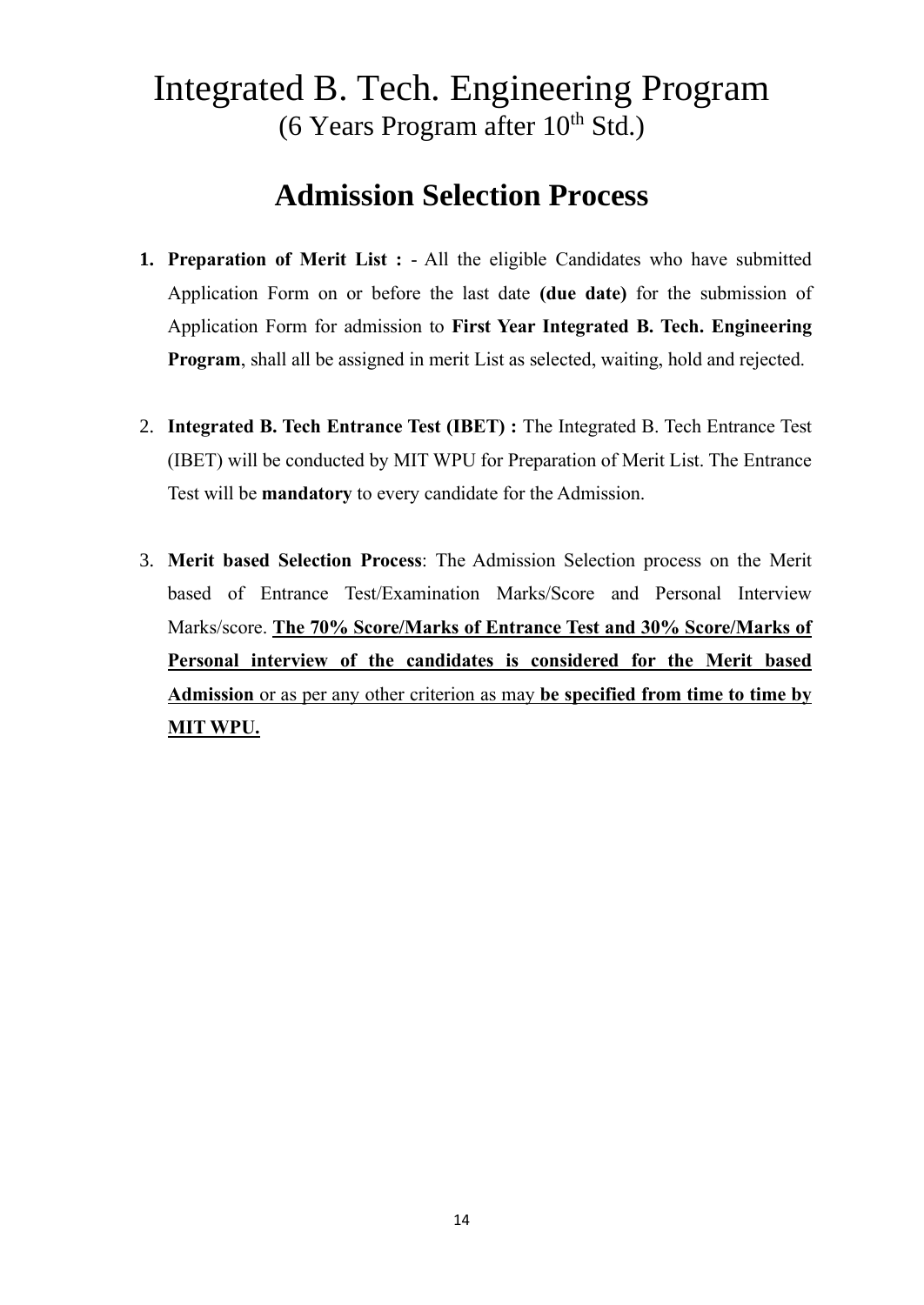### Integrated B. Tech. Engineering Program

#### **Admission Process for Second Year (DSY)**

#### **Integrated B. Tech. Engineering Program (after HSC Science/MCVC/Technical and ITI 2 Years Course) Academic Year 2022-23**

- a) **Admission Type** : Direct Second Year (Lateral Entry) to Second Year Integrated B. Tech. Engineering Program.
- b) **Availabity of Seats** : (27 Nos.) 10% Over and above of First Year Approved Intake of Integrated B. Tech. Engineering Program for Academic Year 2021-22. and First Year vacant seats of approved Intake (Year 2021-22)

#### c) **Eligibility Criteria :**

i) The Candidate should be an Indian National and should have passed 10+2 examination (HSC Science) with Physics/ Mathematics /Chemistry / Computer Science /Electronics /Information Technology/ Biology / Informatics Practices/ Biotechnology /Technical Vocational subject/ Agriculture/ Engineering Graphics / Business Studies/Entrepreneurship (Any of the three).

Or

Passing 10th + ITI Trade of 2 years duration with appropriate Trade in that order shall be eligible for admission to Second Year Diploma Course(s) of appropriate Programme.

Or

Passing 2 Years HSC Vocational MCVC Course/ HSC Technical (Bifocal) Course -: 2 Year Duration courses of Maharashtra State Board of Vocational Education/Maharashtra State Board of Skill Development.

ii) Passed Std.  $10^{th}$  (Class  $10^{th}$ ) or its equivalent examination with aggregate marks of 60% with English, Science and Mathematics as compulsory subjects for Open category and 55 % marks in case of backward class categories.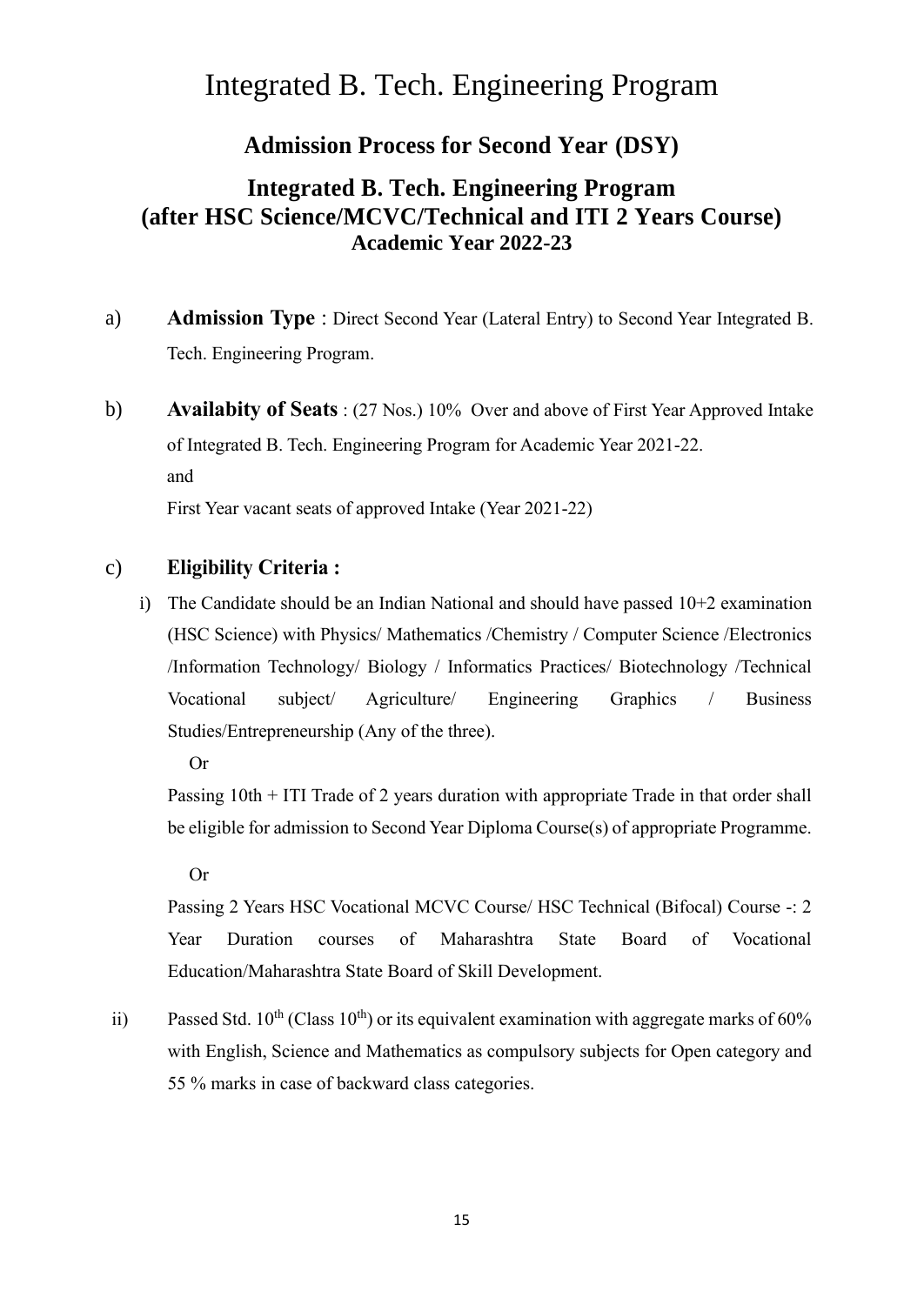#### d) **Fee Structure** :

| Sr.<br>No.                                                                                            | Faculty                          | Integrated B. Tech Program<br>Direct Second Year (Lateral Entry)                                                  | Fee (for 2 <sup>nd</sup> and 3 <sup>rd</sup><br>year only) |
|-------------------------------------------------------------------------------------------------------|----------------------------------|-------------------------------------------------------------------------------------------------------------------|------------------------------------------------------------|
| 1                                                                                                     | Engineering<br>and<br>Technology | Integrated B. Tech. in Computer Science $\&$ Engineering                                                          | $1,40,000/-$                                               |
| 2                                                                                                     |                                  | ntegrated B. Tech. in Computer Science & Engineering<br>Artificial Intelligence and Data Science)                 | $1,40,000/-$                                               |
| 3                                                                                                     |                                  | Integrated B. Tech. in Mechanical Engineering                                                                     | $1,30,000/-$                                               |
| 4                                                                                                     |                                  | Integrated B. Tech. in Mechanical Engineering<br>(Robotics & Automation)                                          | $1,30,000/-$                                               |
| 5                                                                                                     |                                  | Integrated B. Tech. in Civil Engineering<br>(Smart Infrastructure & construction)                                 | $1,30,000/-$                                               |
| 6                                                                                                     |                                  | Integrated B. Tech. in Electronic $&$ Communication<br>Engineering (Artificial Intelligence and Machine Learning) | $1,30,000/-$                                               |
| For First Three Years (Year 1 to 3) Fee applicable as per above chart. *Tentative Fees for Next Three |                                  |                                                                                                                   |                                                            |
| Years (Years 4 to 6) will be approx. Rs. 3,10,000/- to Rs. 3,25,000/- per year and *Fees applicable   |                                  |                                                                                                                   |                                                            |
| (Tentative) as per current Year B. Tech Engineering (UG) Program, may be changed as per MIT WPU       |                                  |                                                                                                                   |                                                            |
| <b>Management Policy.</b>                                                                             |                                  |                                                                                                                   |                                                            |

#### e) **Merit based Selection Process**:-

- **i)** The Total percentage of aggregate mark will be considered which obtained by the candidate, including all subjects as declared on Mark sheet for HSC Science / Vocation/MCVC/Technical and Two Years full time ITI Course.
- **ii**) The separate merit lists for each of qualifying Examination (10+2 Science/10+2 Vocational/MCVC/10+2 (ITI for 2 years), the Eligible Candidates shall be prepared on the basis of percentage of marks obtained at the qualifying Final examination: Provided that, in case of tie, the relative merit of Candidates shall be resolved in the following order of preference and the methodology as specified below,:
	- **i**) Higher percentage of marks in the subject Mathematics of Std.  $10<sup>th</sup>$  (X),
	- **ii**) Higher percentage of marks in the subject Science at of Std.  $10<sup>th</sup>$  (X),
	- **iii**) Higher percentage of marks in the subject English of Std.  $10<sup>th</sup>$  (X),